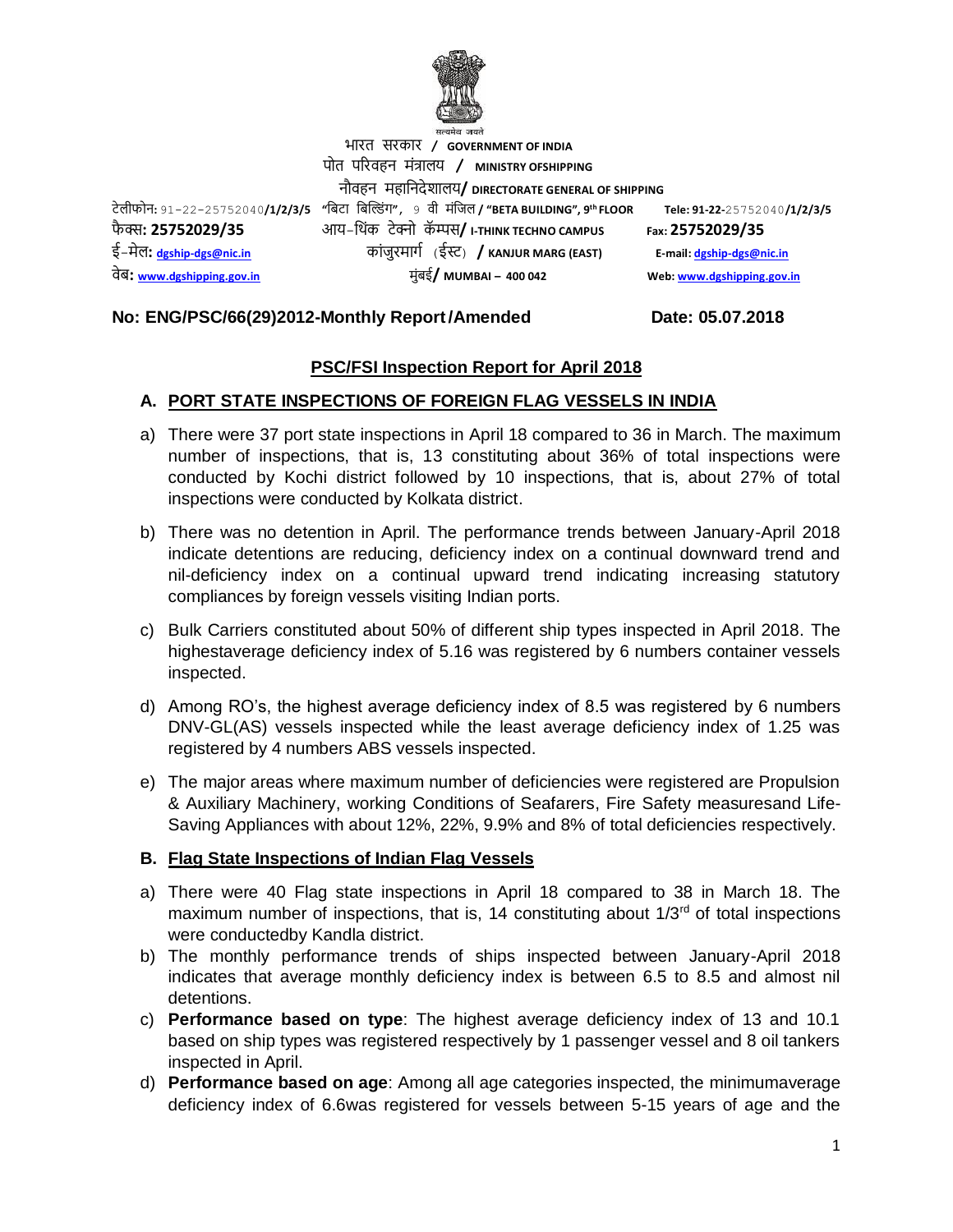highest average deficiency index of 11 was registered by one vessel between 0-5 years inspected in April. Based on all ship types and ages, the maximum deficiency index of 13 and 11.3 respectively was registered by 1 number passenger vessel between 5-15 years and 6 number oil tankers between 15-25 years. One number oil tanker in this age grouping was also detained. The least average deficiency index of 2.5 was registered by 2 tug boats above 25 years of age.

- e) **Performance based on size**: The highest average deficiency index of 9 was registered by 24 numbers vessels more than 3000gt while the minimum average deficiency index of 4.1 was registered by 8 numbers vessels between 500-3000gt inspected in April. One number oil tanker more than 3000gt was detained in April. Among all ship types and sizes the maximum average deficiency index of 13 was registered by 1 passenger vessel less than 500gt.
- f) **Recognized Organizations**: The only vessel detained in April was IRS Class. The maximum deficiency index of 11 was registered by 1 number IRS-BV vessel inspected while the least average deficiency index of 5.6 was registered by 3 number IRS-ABS and 3 numbers IRS-NK vessels inspected in April.
- g) **Owners/Managers**: The only vessel detained in April is managed by DAWN Ship Management and had a maximum deficiency index of 25.
- h) The top three areas of deficiencies areSafety of Navigation, Life-Saving Appliances and Fire-Fighting equipment's.

| Name of Vessel    | <b>IMO No.</b>     | Age/Type                                                                                                                 | GТ    | <b>RO/Class</b> |  |  |
|-------------------|--------------------|--------------------------------------------------------------------------------------------------------------------------|-------|-----------------|--|--|
| DAWN MATHURA      | 9079171            | 23/Oil-Tanker                                                                                                            | 21165 | IRS             |  |  |
| Date of detention | <b>Last Survey</b> | <b>Detainable Deficiencies/Deficiencies</b>                                                                              |       |                 |  |  |
| 09.04.2018        | 03.05.2017         | Emergency Fire Pump non-operational; Emergency Generator non-<br>operational; ER Funnel flaps not closing; Oil in bilges |       |                 |  |  |

i) Detained Vessel

#### . **C. Port State Inspection of Indian Flag Vessels abroad**

- a) There was a total of 26 Indian Flag vessels inspected in April 2018 in 8 regional MOU/ PSC regimes.
- b) In April 18, there was no detention, an average deficiency index of 1.38 and a nildeficiency index of 0.62 compared to 1 detention, an average deficiency index of 3.4 and a nil-deficiency index of 0.25 in March 2018 indicating an overall improved performance of all vessels inspected.
- c) Among all the PSC regime, the less than average performance was that of 9vessels inspected in Tokyo MOU with an average deficiency index of 3.2.
- d) The highest average deficiency index was registered by bulk carriers between 0-5 years of age.
- e) **Performance of Shipping Companies**: The only vessel managed by Zen Shipping and Ports Ltd. and 2 vessels managed by Tolani registered highest deficiency index of 4 each.
- f) **Recognized Organizations**: IRS-ABS vessels with 8 inspections and an average maximum deficiency index of 0.25 performed better than vessels with other RO's.
- g) Areas with highest deficiencies: Fire Safety Measures.

# **Graphical Representation of Port State Inspection of Foreign Ships in India**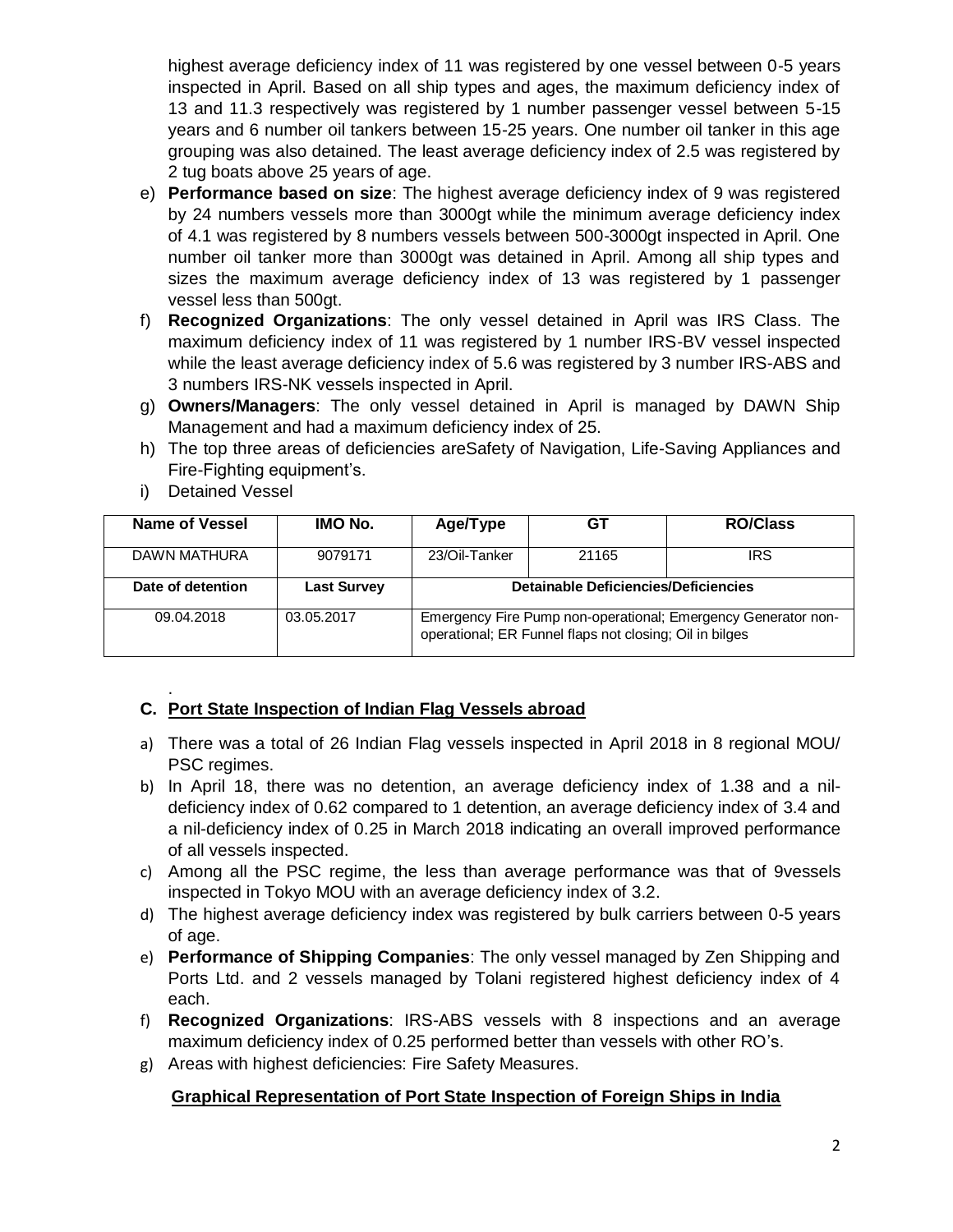## **A. Port State Inspection of Foreign Ships in India**



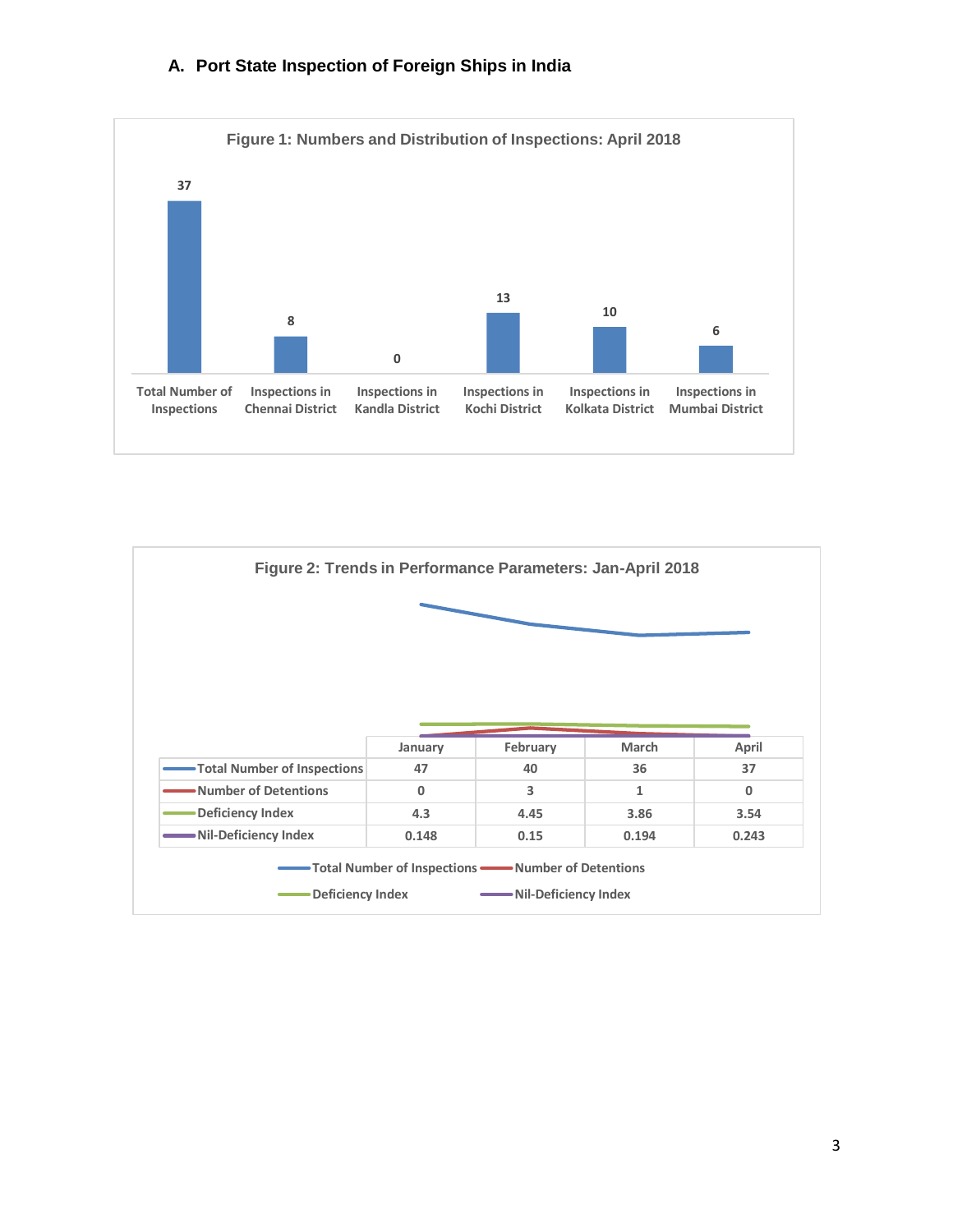| Table 1: Performance parameters ship type |                                 |                         |                         |                         |  |  |  |
|-------------------------------------------|---------------------------------|-------------------------|-------------------------|-------------------------|--|--|--|
| <b>Type of Vessel</b>                     | Number of<br><b>Inspections</b> | Number of<br>detentions | <b>Deficiency Ratio</b> | Nil-deficiency<br>Ratio |  |  |  |
| <b>All Vessels</b>                        | 37                              | $\mathbf 0$             | 3.54                    | 0.243                   |  |  |  |
| <b>Bulk Carrier</b>                       | 18                              | $\Omega$                | 3.16                    | 0.22                    |  |  |  |
| <b>Chemical Tanker</b>                    | 3                               | $\mathbf 0$             | $\mathbf{1}$            | 0.33                    |  |  |  |
| <b>Container Vessels</b>                  | 6                               | $\Omega$                | 5.16                    | 0.16                    |  |  |  |
| Gas Carrier                               | 1                               | $\Omega$                | $\Omega$                | $\mathbf{1}$            |  |  |  |
| General<br>Cargo/OCV                      | $\overline{8}$                  | $\mathbf 0$             | 4.87                    | 0.25                    |  |  |  |
| <b>Oil Tankers</b>                        | 1                               | $\Omega$                | 1                       | $\Omega$                |  |  |  |

| Table 2: Performance of Recognized Organizations |                                 |                                |                         |                         |  |  |  |
|--------------------------------------------------|---------------------------------|--------------------------------|-------------------------|-------------------------|--|--|--|
| Name of RO                                       | <b>Number of</b><br>inspections | <b>Number of</b><br>detentions | <b>Deficiency Ratio</b> | Nil-deficiency<br>ratio |  |  |  |
| <b>All Vessels</b>                               | 37                              | $\overline{\mathbf{0}}$        | 3.54                    | 0.243                   |  |  |  |
| <b>ABS</b>                                       | $\overline{4}$                  | $\mathbf 0$                    | 1.25                    | 0.25                    |  |  |  |
| <b>BV</b>                                        | $\mathbf{1}$                    | $\mathbf 0$                    | 3.4                     | 0.2                     |  |  |  |
| CCS                                              | $\overline{3}$                  | $\overline{0}$                 | $\overline{3}$          | 0.33                    |  |  |  |
| DNV/GL/DNV-GL(AS)                                | 6                               | $\mathbf 0$                    | 8.5                     | 0.16                    |  |  |  |
| <b>KRS</b>                                       | $\overline{2}$                  | $\overline{0}$                 | $\overline{3}$          | 0.5                     |  |  |  |
| LR                                               | $\overline{3}$                  | $\overline{0}$                 | 1.67                    | 0.33                    |  |  |  |
| N <sub>K</sub>                                   | 13                              | $\mathbf 0$                    | 2.38                    | 0.23                    |  |  |  |
| $\overline{\mathsf{VR}}$                         | $\mathbf{1}$                    | $\overline{0}$                 | $\overline{7}$          | $\overline{0}$          |  |  |  |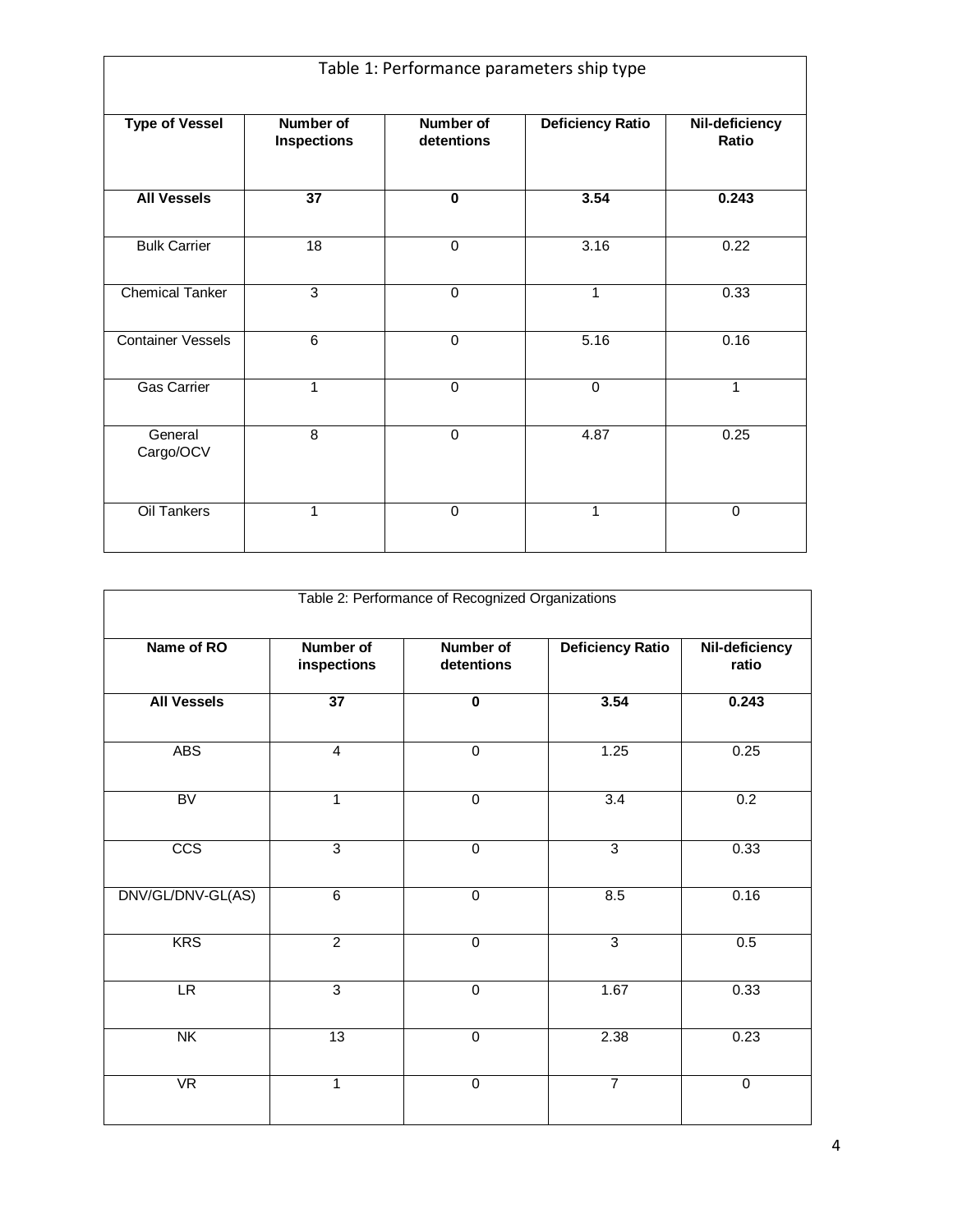|      | Table 3: Deficiencies Break-up                                 |                         |                                                                                                                 |  |  |
|------|----------------------------------------------------------------|-------------------------|-----------------------------------------------------------------------------------------------------------------|--|--|
| Code | <b>Type</b>                                                    | <b>Number</b><br>(%age) | <b>Typical deficiencies</b>                                                                                     |  |  |
| 013  | Certificates &<br><b>Documentation-Documents</b>               | 12(9.1%)                | Rest Hour Records; SOPEP                                                                                        |  |  |
| 021  | <b>Structural Conditions</b>                                   | 5(3.8%)                 | Hull and Deck Corrosion                                                                                         |  |  |
| 031  | Water/Weathertight<br>Conditions                               | 6(4.6%)                 | Ventilators, airpipes, casings; Freeboard Marks                                                                 |  |  |
| 041  | <b>Emergency Systems</b>                                       | 7(5%0                   | <b>Emergency Batteries, Lighting and Switches</b>                                                               |  |  |
| 051  | <b>Radio Communications</b>                                    | 3(2.3%)                 | <b>Reserve Sources of Energy</b>                                                                                |  |  |
| 071  | <b>Fire Safety</b>                                             | 13(9.9%)                | Fire detection and alarm system; Oil Accumulation in ER;<br>Ventilation; Maintenance of Fire Protection System. |  |  |
| 091  | Working and Living<br><b>Conditions-Living Conditions</b>      | 5(3.8%)                 | Cleanliness; Medical Equipment                                                                                  |  |  |
| 092  | Working and Living<br><b>Conditions- Working</b><br>Conditions | 29(22.1%)               | Loading and Unloading Equipment's; Gangway-<br>Accommodation Ladder; Electrical                                 |  |  |
| 101  | Safety of Navigation                                           | 7(5%)                   | Lights, Shapes & Sound Signals; Nautical Publications; Gyro<br>Compass                                          |  |  |
| 111  | <b>Life Saving Appliances</b>                                  | 10(8%)                  | Rescue Boats; Distress Flares                                                                                   |  |  |
| 131  | Propulsion and Auxiliary<br>Machinery                          | 16(12%)                 | Main Engine; Auxiliary Engine; Operation of Machinery                                                           |  |  |
| 141  | <b>Pollution Prevention:</b><br><b>MARPOL Annex I</b>          | 3(2%)                   | Oil Filtering Equipment.                                                                                        |  |  |
| 144  | <b>MARPOL Annex IV</b>                                         | 7(5%)                   | Sewage Treatment Plant                                                                                          |  |  |
| 145  | <b>MARPOL Annex V</b>                                          | 4(3%)                   | <b>Garbage Collection</b>                                                                                       |  |  |
| 146  | <b>MARPOL Annex VI</b>                                         | 1(0.8%)                 | <b>Technical Files</b>                                                                                          |  |  |
| 151  | <b>ISM</b>                                                     | 1(0.8%)                 |                                                                                                                 |  |  |
| 161  | <b>ISPS</b>                                                    | 1(0.8%)                 |                                                                                                                 |  |  |
| 183  | MLC 2006                                                       | $1(0.8\%)$              | Heating, Air Condition and Ventilation                                                                          |  |  |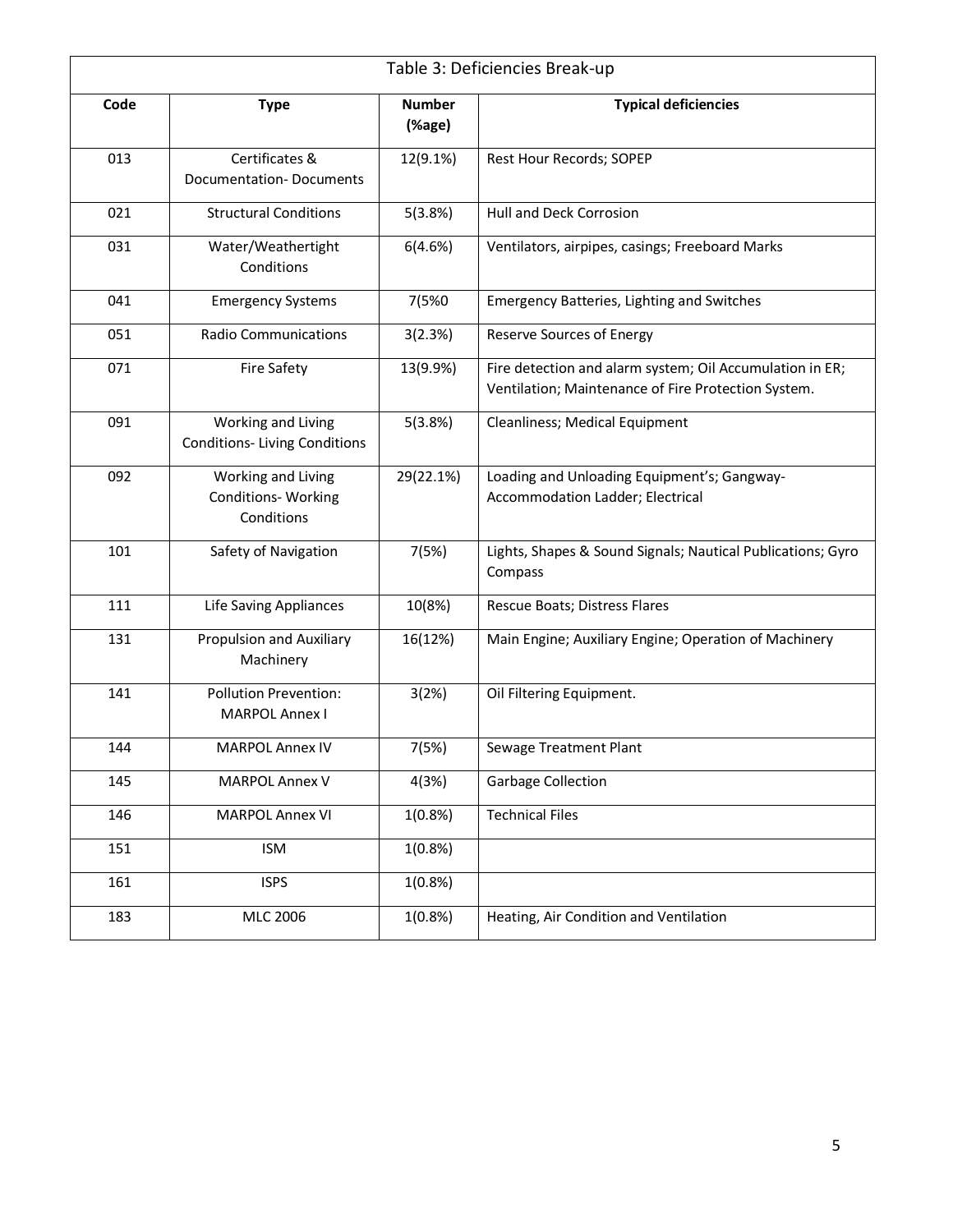## **B. Flag State Inspections**



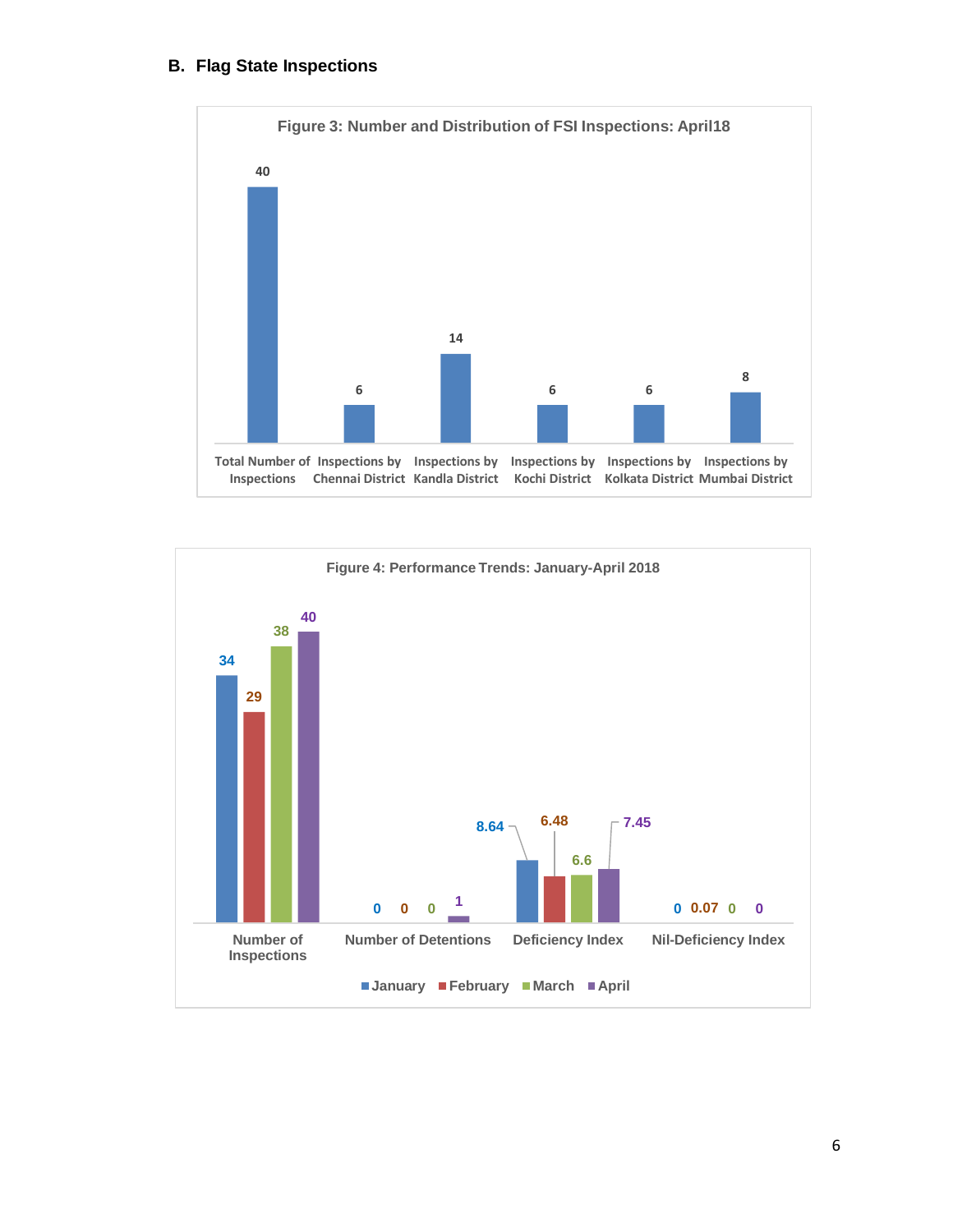| Table 3: Performance of vessels based on ship type |                                 |                                |                            |                                |  |  |  |
|----------------------------------------------------|---------------------------------|--------------------------------|----------------------------|--------------------------------|--|--|--|
| <b>Type of vessel</b>                              | <b>Number of</b><br>inspections | <b>Number of</b><br>detentions | <b>Deficiency</b><br>Ratio | <b>Nil-Deficiency</b><br>Ratio |  |  |  |
| All Vessels                                        | 40                              | 1                              | 7.45                       | 0                              |  |  |  |
| <b>Bulk Carrier</b>                                | $\overline{8}$                  | $\overline{0}$                 | 6.125                      | $\overline{0}$                 |  |  |  |
| General Cargo/Multi-<br>purpose Ship/OCV           | 10                              | 0                              | 8.8                        | 0                              |  |  |  |
| Off-shore vessels                                  | 3                               | 0                              | 3.66                       | $\overline{0}$                 |  |  |  |
| Oil Tankers                                        | 8                               | 1                              | 10.1                       | 0                              |  |  |  |
| <b>Gas Carrier</b>                                 | 1                               | 0                              | 5                          | $\overline{0}$                 |  |  |  |
| Container                                          | $\overline{2}$                  | 0                              | 8                          | $\Omega$                       |  |  |  |
| Passenger Ship                                     | 1                               | $\Omega$                       | 13                         | $\Omega$                       |  |  |  |
| Tug Boat                                           | $\overline{7}$                  | 0                              | 5                          | 0                              |  |  |  |

| Table 4A: Performance Parameters based upon ship type and age |                  |                  |               |                      |                  |                  |               |                  |
|---------------------------------------------------------------|------------------|------------------|---------------|----------------------|------------------|------------------|---------------|------------------|
|                                                               |                  | 0-5 Years        |               |                      |                  |                  | 5-15 Years    |                  |
| <b>Ship Type</b>                                              | No. of<br>insps. | No. of<br>detns. | Def.<br>ratio | Nil<br>def.<br>ratio | No. of<br>insps. | No. of<br>detns. | Def.<br>ratio | Nil def<br>ratio |
| All Vessels                                                   | $\mathbf{1}$     | $\mathbf 0$      | 11            | $\mathbf 0$          | 18               | $\mathbf{0}$     | 6.6           | 0                |
| <b>Bulk Carrier</b>                                           | <b>NA</b>        | <b>NA</b>        | <b>NA</b>     | <b>NA</b>            | 5                | $\Omega$         | 5.8           | $\Omega$         |
| OCV/General<br>Cargo/Multi-Purpose                            | <b>NA</b>        | <b>NA</b>        | <b>NA</b>     | <b>NA</b>            | 6                | $\Omega$         | 8.8           | $\Omega$         |
| Off shore service<br>vessels                                  | <b>NA</b>        | <b>NA</b>        | <b>NA</b>     | <b>NA</b>            | $\overline{2}$   | $\Omega$         | 4             | $\Omega$         |
| Oil Tankers                                                   | <b>NA</b>        | <b>NA</b>        | <b>NA</b>     | <b>NA</b>            | $\mathbf{1}$     | $\mathbf 0$      | 3             | 0                |
| <b>Container Vessels</b>                                      | <b>NA</b>        | <b>NA</b>        | <b>NA</b>     | <b>NA</b>            | <b>NA</b>        | <b>NA</b>        | <b>NA</b>     | <b>NA</b>        |
| Passenger Vessels                                             | <b>NA</b>        | <b>NA</b>        | <b>NA</b>     | <b>NA</b>            | $\mathbf{1}$     | $\Omega$         | 13            | $\Omega$         |
| <b>Tug Boats</b>                                              | $\mathbf{1}$     | $\Omega$         | 11            | 0                    | 3                | 0                | 4.3           | $\Omega$         |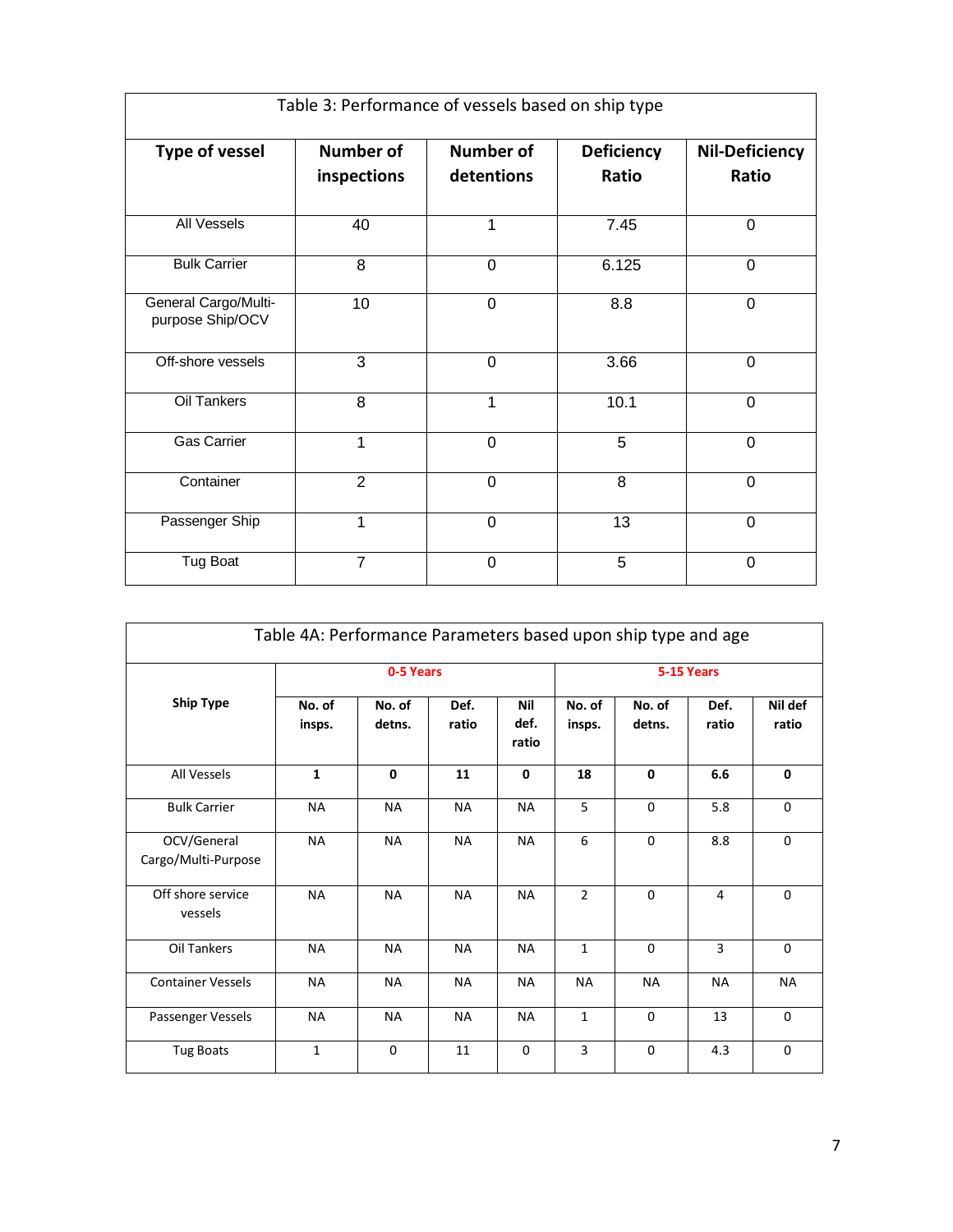| Table 4B: Performance Parameters based upon ship type and age |                |                    |                |                   |                  |                  |               |                            |
|---------------------------------------------------------------|----------------|--------------------|----------------|-------------------|------------------|------------------|---------------|----------------------------|
|                                                               |                | <b>15-25 Years</b> |                |                   |                  | >25 Years        |               |                            |
| <b>Ship Type</b>                                              | No. of insps.  | No. of<br>detns.   | Def.<br>ratio  | Nil def.<br>ratio | No. of<br>insps. | No. of<br>detns. | Def.<br>ratio | <b>Nil</b><br>def<br>ratio |
| <b>All Vessels</b>                                            | 15             | $\mathbf{1}$       | 8.5            | $\Omega$          | 6                | $\mathbf 0$      | 6.8           | $\mathbf{0}$               |
| <b>Bulk Carrier</b>                                           | 3              | $\Omega$           | 6.6            | $\Omega$          | <b>NA</b>        | <b>NA</b>        | <b>NA</b>     | <b>NA</b>                  |
| General Cargo/Multi-<br>Purpose Vessels/OCV                   | $\overline{2}$ | $\Omega$           | $\overline{7}$ | $\Omega$          | $\overline{2}$   | 0                | 10.5          | 0                          |
| Off shore service vessels                                     | $\mathbf{1}$   | $\mathbf 0$        | 3              | $\mathbf 0$       | <b>NA</b>        | <b>NA</b>        | <b>NA</b>     | <b>NA</b>                  |
| <b>Oil Tankers</b>                                            | 6              | $\mathbf{1}$       | 11.3           | $\overline{0}$    | $\mathbf{1}$     | $\Omega$         | 10            | $\mathbf 0$                |
| <b>Container Vessels</b>                                      | $\overline{2}$ | $\Omega$           | 8              | $\Omega$          | <b>NA</b>        | <b>NA</b>        | <b>NA</b>     | <b>NA</b>                  |
| Passenger Vessels                                             | <b>NA</b>      | <b>NA</b>          | <b>NA</b>      | <b>NA</b>         | <b>NA</b>        | <b>NA</b>        | <b>NA</b>     | <b>NA</b>                  |
| Tug Boats                                                     | $\mathbf{1}$   | $\Omega$           | 6              | $\Omega$          | $\overline{2}$   | $\Omega$         | 2.5           | $\mathbf{0}$               |
| Gas Carrier                                                   | <b>NA</b>      | <b>NA</b>          | <b>NA</b>      | <b>NA</b>         | $\mathbf{1}$     | $\Omega$         | 5             | $\mathbf{0}$               |

| Table 5A: Performance of vessels: Based on ship type and size |               |                  |            |                |  |  |  |
|---------------------------------------------------------------|---------------|------------------|------------|----------------|--|--|--|
| Vessels< 500GT                                                | No. of insps. | No. of<br>detns. | Def. ratio | Nil def. ratio |  |  |  |
| All Vessels inspected < 500GT                                 |               |                  | 6          |                |  |  |  |
| Passenger Vessel                                              |               |                  | 13         |                |  |  |  |
| Tug Boats                                                     |               |                  | 5          |                |  |  |  |

| Table 5B: Performance of vessels: Based on ship type and size |               |                  |            |                |  |  |
|---------------------------------------------------------------|---------------|------------------|------------|----------------|--|--|
| Vessels $>= 500$ GT &< 3000gt                                 | No. of insps. | No. of<br>detns. | Def. ratio | Nil def. ratio |  |  |
| All Vessels inspected >=500GT &<<br>3000GT                    | 8             | 0                | 4.1        | 0              |  |  |
| <b>Bulk Carrier</b>                                           | 3             | $\Omega$         | 4.7        | 0              |  |  |
| General Cargo/Multi-Purpose<br>Vessels/OCV                    | 2             | 0                | 4          | 0              |  |  |
| Off-shore Service Vessels                                     | З             | 0                | 3.7        | 0              |  |  |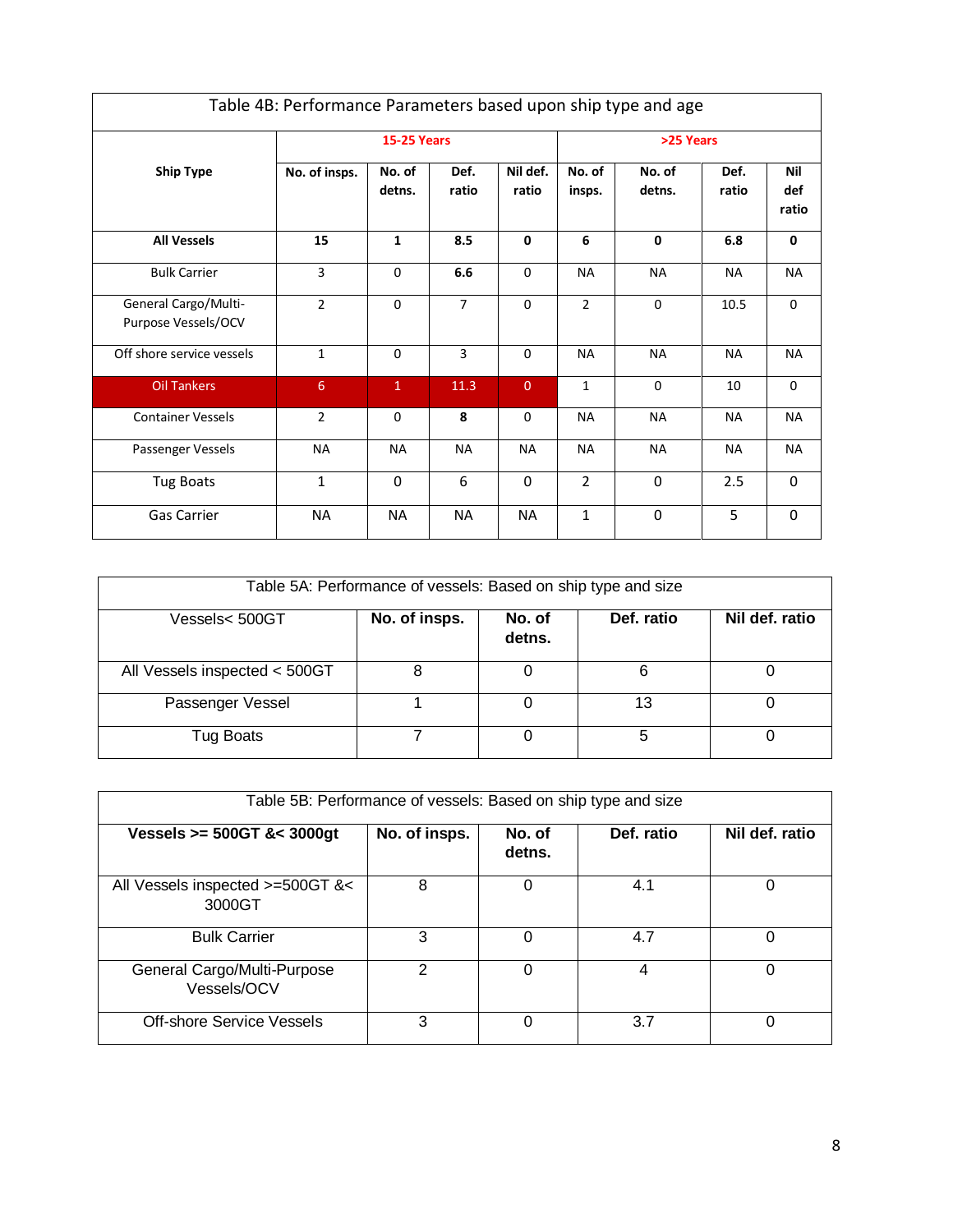| Table 5C: Performance of vessels: Based on ship type and size |               |                  |            |                |  |  |  |
|---------------------------------------------------------------|---------------|------------------|------------|----------------|--|--|--|
| Vessels $>=$ 3000gt                                           | No. of insps. | No. of<br>detns. | Def. ratio | Nil def. ratio |  |  |  |
| All Vessels inspected >=<br>3000GT                            | 24            | 1                | 9          | 0              |  |  |  |
| <b>Bulk Carrier</b>                                           | 7             | $\Omega$         | 5          | $\mathbf 0$    |  |  |  |
| Container                                                     | 2             | $\Omega$         | 8          | $\Omega$       |  |  |  |
| <b>Gas Carriers</b>                                           | 1             | $\Omega$         | 5          | $\Omega$       |  |  |  |
| General Cargo/Multi-purpose<br>Vessels/OCV                    | 8             | 0                | 10         | $\Omega$       |  |  |  |
| Oil Tanker                                                    | 8             | $\Omega$         | 10.1       | $\mathbf 0$    |  |  |  |
| <b>Offshore Service Vessels</b>                               | NA            | NA.              | ΝA         | NA             |  |  |  |

| Table 6: Performance of Recognized Organizations |                    |            |                         |                             |  |  |  |  |  |
|--------------------------------------------------|--------------------|------------|-------------------------|-----------------------------|--|--|--|--|--|
|                                                  |                    |            |                         |                             |  |  |  |  |  |
| Recognized                                       | Number of          | Number of  | <b>Deficiency Ratio</b> | <b>Nil Deficiency Ratio</b> |  |  |  |  |  |
| Organization/s                                   | <b>Inspections</b> | detentions |                         |                             |  |  |  |  |  |
|                                                  |                    |            |                         |                             |  |  |  |  |  |
| All Vessels                                      | 40                 |            | 7.45                    | 0                           |  |  |  |  |  |
|                                                  |                    |            |                         |                             |  |  |  |  |  |
| <b>IRS/ABS</b>                                   | 5                  | $\Omega$   | 5.6                     | 0                           |  |  |  |  |  |
|                                                  |                    |            |                         |                             |  |  |  |  |  |
| <b>IRS-BV</b>                                    |                    | $\Omega$   | 11                      | 0                           |  |  |  |  |  |
|                                                  |                    |            |                         |                             |  |  |  |  |  |
| IRS/DNV GL(AS)                                   |                    | $\Omega$   | 10                      | $\Omega$                    |  |  |  |  |  |
|                                                  |                    |            |                         |                             |  |  |  |  |  |
| IRS/LR                                           |                    | $\Omega$   | 6                       | $\Omega$                    |  |  |  |  |  |
|                                                  |                    |            |                         |                             |  |  |  |  |  |
| <b>IRS/NK</b>                                    | 3                  | $\Omega$   | 5.6                     | 0                           |  |  |  |  |  |
|                                                  |                    |            |                         |                             |  |  |  |  |  |
| <b>IRS</b>                                       | 29                 |            | 7.8                     | 0                           |  |  |  |  |  |
|                                                  |                    |            |                         |                             |  |  |  |  |  |

| Table 7: Performance of Indian Ship Operators |                                        |                                |                            |                                |  |  |  |
|-----------------------------------------------|----------------------------------------|--------------------------------|----------------------------|--------------------------------|--|--|--|
| <b>Name of Company</b>                        | <b>Number of</b><br><b>Inspections</b> | Number of<br><b>Detentions</b> | <b>Deficiency</b><br>Ratio | <b>Nil-Deficiency</b><br>Ratio |  |  |  |
| Adani Hazira Port Private Ltd,                | $\overline{2}$                         | 0                              | 4                          | 0                              |  |  |  |
| ADEL Shipping and Logistics                   | $\overline{2}$                         | 0                              | 5.5                        | 0                              |  |  |  |
| AMBA Shipping & Logistics Ltd.                | <b>NA</b>                              | <b>NA</b>                      | <b>NA</b>                  | <b>NA</b>                      |  |  |  |
| Apeejay Shipping Ltd.                         | $\mathbf{1}$                           | 0                              | 6                          | 0                              |  |  |  |
| Arkay Logistics Limited                       | 1                                      | $\Omega$                       | 11                         | 0                              |  |  |  |
| Bernhard Schulte Shipping India<br>Ltd.       | 1                                      | 0                              | 7                          | 0                              |  |  |  |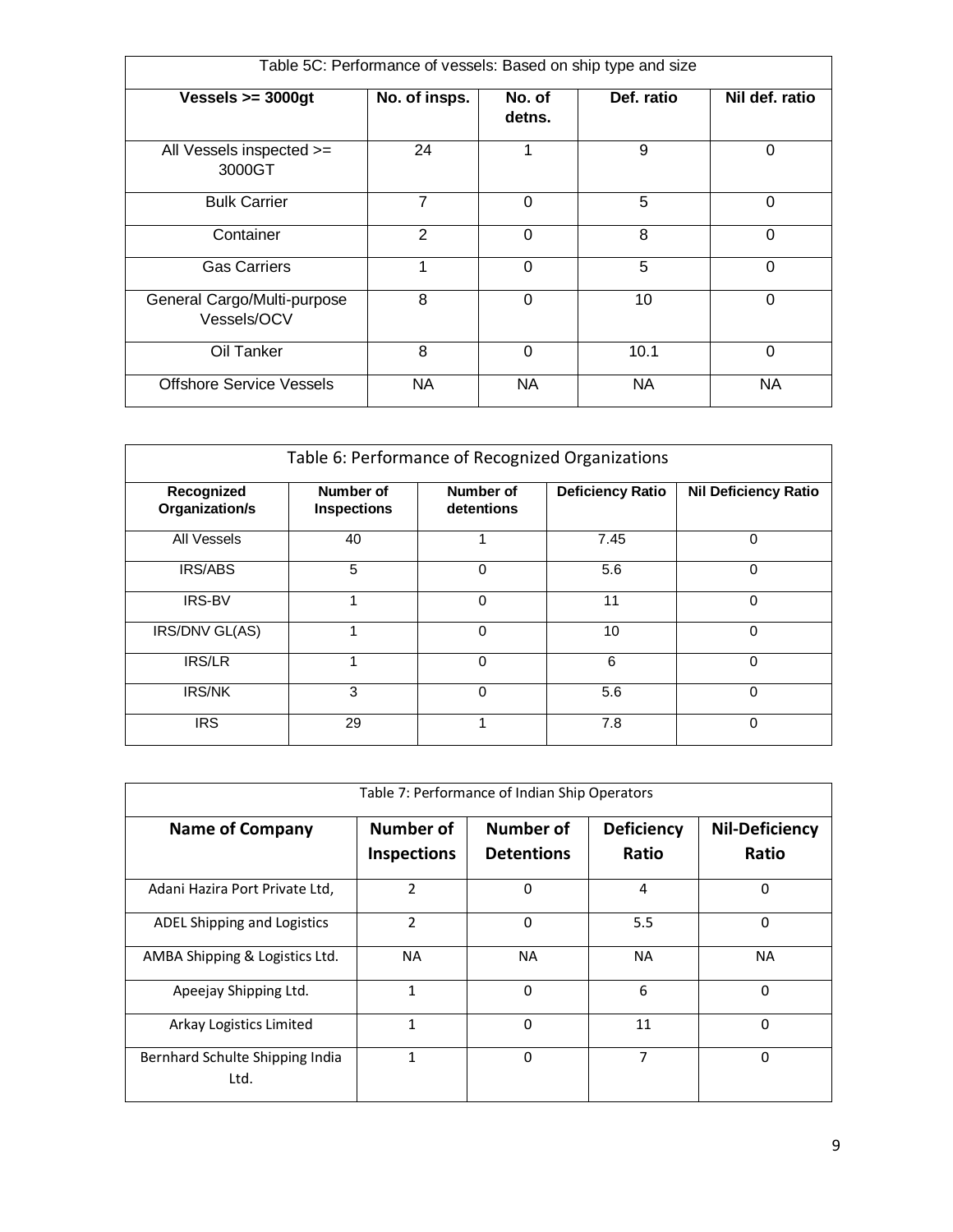| Chandra Ship Management Pvt.<br>Ltd.      | <b>NA</b>               | <b>NA</b>    | <b>NA</b>      | <b>NA</b>    |
|-------------------------------------------|-------------------------|--------------|----------------|--------------|
| Dawn Shipping Private Ltd.                | $1\,$                   | $\mathbf{1}$ | 25             | $\mathbf{0}$ |
| Dolphin Offshore                          | <b>NA</b>               | <b>NA</b>    | <b>NA</b>      | <b>NA</b>    |
| Dredging Corporation of India<br>Ltd.     | 3                       | $\mathbf 0$  | 11             | $\mathbf 0$  |
| ESSAR Shipping Ltd.                       | 3                       | 0            | $\overline{7}$ | 0            |
| Fleet Management India Pvt. Ltd.          | $\mathbf{1}$            | $\mathbf 0$  | 3              | 0            |
| Great Offshore India Pvt. Ltd.            | $\overline{2}$          | $\mathbf 0$  | 4.5            | $\Omega$     |
| Hind Offshore Private Ltd.                | $\mathbf{1}$            | $\mathbf 0$  | 3              | 0            |
| Hoger Off-shore & Marine Pvt.<br>Ltd.     | <b>NA</b>               | <b>NA</b>    | <b>NA</b>      | <b>NA</b>    |
| ITT Shipping Pvt. Ltd.                    | <b>NA</b>               | <b>NA</b>    | <b>NA</b>      | <b>NA</b>    |
| Mercator Ltd.                             | $\overline{2}$          | $\mathbf 0$  | 12.5           | 0            |
| Ocean Sparkle Ltd.                        | $\mathbf{1}$            | $\mathbf 0$  | $\mathbf{1}$   | 0            |
| ONGC                                      | <b>NA</b>               | <b>NA</b>    | <b>NA</b>      | <b>NA</b>    |
| Orion Maritime Pvt. Ltd.                  | <b>NA</b>               | <b>NA</b>    | <b>NA</b>      | <b>NA</b>    |
| Reliance Industries Ltd.                  | $\mathbf{1}$            | $\mathbf 0$  | 5              | 0            |
| Sanmar Shipping Ltd.                      | $\mathbf{1}$            | $\mathbf 0$  | 8              | 0            |
| <b>SAMSON Maritime Ltd.</b>               | $\overline{3}$          | 0            | 4.3            | 0            |
| SCI Ltd.                                  | $\overline{\mathbf{3}}$ | $\pmb{0}$    | 11             | 0            |
| Sea Sparkle Harbour Services Pvt.<br>Ltd. | $\mathbf{1}$            | $\pmb{0}$    | $\overline{4}$ | 0            |
| Seven Island Shipping Ltd.                | $\overline{3}$          | $\pmb{0}$    | 11.7           | 0            |
| Svitzer Hazira Ltd.                       | <b>NA</b>               | <b>NA</b>    | <b>NA</b>      | <b>NA</b>    |
| SVS Marine Services Pvt. Ltd.             | $\mathsf{3}$            | $\pmb{0}$    | 4.7            | 0            |
| Synergy Oceanic Services Pvt. Ltd.        | $\mathbf{1}$            | $\mathbf 0$  | $\overline{4}$ | $\Omega$     |
| Tag Offshore Ltd.                         | <b>NA</b>               | <b>NA</b>    | <b>NA</b>      | <b>NA</b>    |
| TCI Seaways Ltd.                          | $\mathbf{1}$            | $\mathbf 0$  | $\overline{4}$ | 0            |
| GESCO                                     | $\mathbf{1}$            | $\mathbf 0$  | $\overline{3}$ | 0            |
| Tolani Shipping Ltd.                      | <b>NA</b>               | <b>NA</b>    | <b>NA</b>      | <b>NA</b>    |
| TW Ship Mangement Pvt. Ltd.               | $\mathbf{1}$            | $\pmb{0}$    | 12             | 0            |
| Van Oord India Pvt. Ltd.                  | <b>NA</b>               | <b>NA</b>    | <b>NA</b>      | <b>NA</b>    |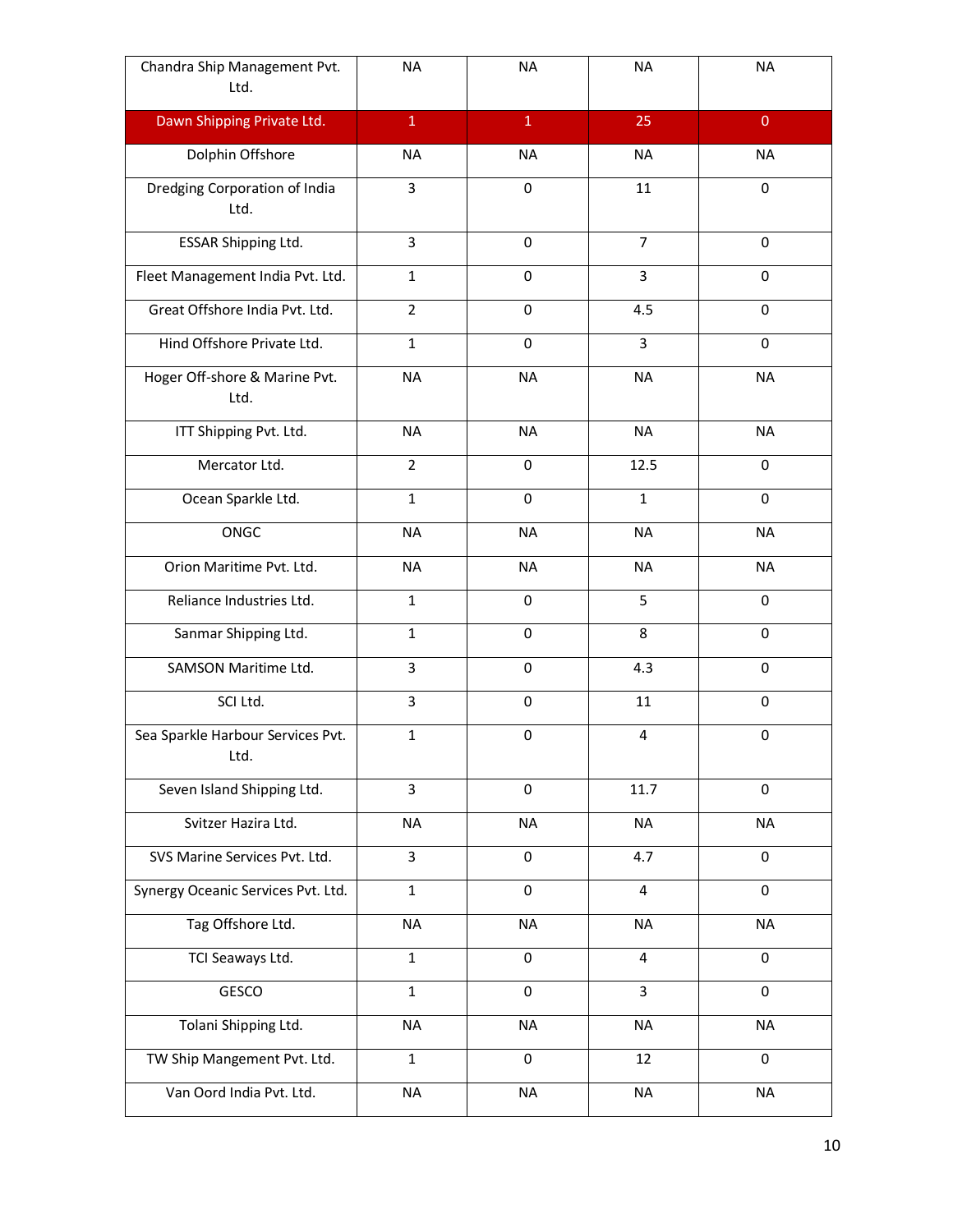| <b>Table7: Types of Deficiencies</b> |                                                           |                |                                                                                                                  |  |
|--------------------------------------|-----------------------------------------------------------|----------------|------------------------------------------------------------------------------------------------------------------|--|
| Code                                 | <b>Type</b>                                               | Number (%age)  | <b>Typical deficiencies</b>                                                                                      |  |
| 101                                  | <b>Safety of Navigation</b>                               | 30             | Lights, Shapes & Sound Signals; Compass Error Log;<br><b>Nautical Publications; Magnetic Compass</b>             |  |
| 111                                  | <b>Life Saving Appliances</b>                             | 30             | <b>Operation of Life-Saving Appliances; Onboard Training</b><br>and Instructions;                                |  |
| 131                                  | Propulsion & Aux. M/C                                     | 14             | Operation of Machinery; Auxiliary Engine; Gauges,<br>Thermometers etc.                                           |  |
| 141                                  | <b>MARPOL Annex I</b>                                     | 5              | Oil and Oily Mixtures from Machinery Spaces; Oil<br>Filtering Equipment.                                         |  |
| 144                                  | <b>MARPOL Annex IV</b>                                    | 3              | Sewage Treatment Plant                                                                                           |  |
| 145                                  | <b>MARPOL Annex V</b>                                     | 8              | Garbage Management Plan                                                                                          |  |
| 146                                  | <b>MARPOL Annex VI</b>                                    | 1              |                                                                                                                  |  |
| 151                                  | <b>ISM</b>                                                | 3              | Resources & Personnel; Shipboard Operations;<br>Maintenance of Ship and Equipment.                               |  |
| 171                                  | Other Safety in General                                   | 5              |                                                                                                                  |  |
| 011                                  | Certificates & Documentation-<br>Ship Certificates        | $\overline{7}$ |                                                                                                                  |  |
| 012                                  | Certificates & Documentation-<br>Crew Certificates        | $\mathbf{1}$   |                                                                                                                  |  |
| 013                                  | Certificates & Documentation-<br>Documentation            | 31             | Survey Report File; Rest Hour Records; Garbage Record<br><b>Book</b>                                             |  |
| 021                                  | <b>Structural Conditions</b>                              | 18             | Decks-Corrosion; Hull Corrosion                                                                                  |  |
| 031                                  | Water/Weathertight Conditions                             | 22             | Ventilators, Pipes & Casing; Scuppers Inlets and<br>Discharges                                                   |  |
| 041                                  | <b>Emergency Systems</b>                                  | 15             | Emergency Lighting, Batteries & Switches; Emergency<br>Sources of Power, Emergency Generator                     |  |
| 051                                  | Radio Communications                                      | 3              | Reserve Source of Energy;                                                                                        |  |
| 061                                  | Cargo Operations                                          | 3              |                                                                                                                  |  |
| 071                                  | Fire Fighting Equipment's                                 | 27             | Operation of Fire Protection System; Fire Dampers; Fire<br>Detection and Alarm System; Fire Pumps and its pipes. |  |
| 081                                  | Alarms                                                    | 1              |                                                                                                                  |  |
| 091                                  | Working & Living Conditions:<br>Living Conditions         | $\overline{7}$ | Medical Equipment; Electrical Devices                                                                            |  |
| 092                                  | Working & Living Conditions:<br><b>Working Conditions</b> | 64             | Safe Means of Access- Shore and Ship;<br>Obstruction/Slipping etc.; Machinery; Anchoring Devices                 |  |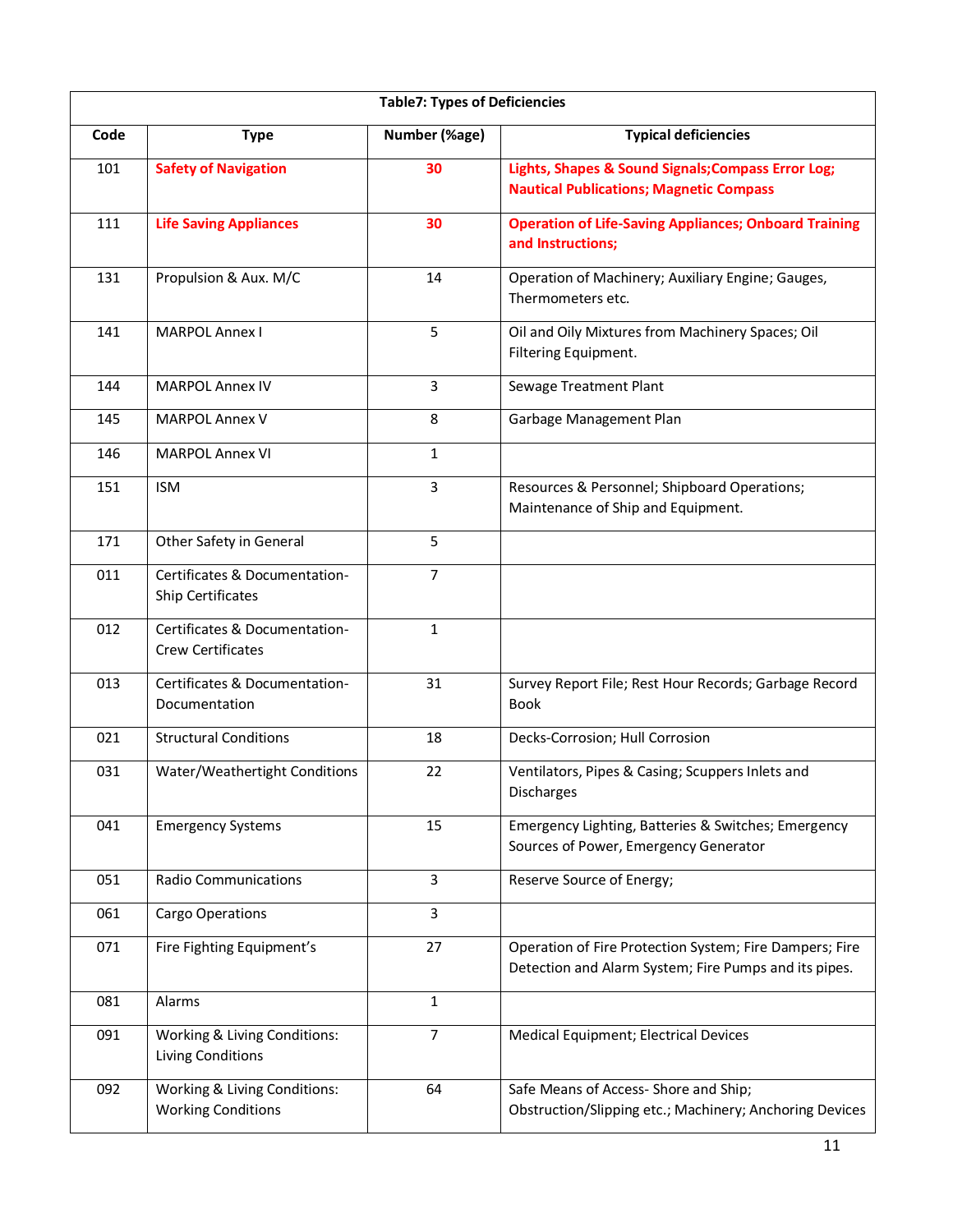# **C. Port State Inspections of Indian Flag Vessels**



| Table 8: Performance under various PSC regimes |                                        |                                |                                   |                                          |
|------------------------------------------------|----------------------------------------|--------------------------------|-----------------------------------|------------------------------------------|
| <b>Regional MOU/PSC</b><br>Regime              | <b>Number of</b><br><b>Inspections</b> | <b>Number of</b><br>detentions | <b>Deficiency</b><br><b>Ratio</b> | <b>Nil</b><br><b>Deficiency</b><br>Ratio |
| Abuja                                          | 1                                      | $\overline{0}$                 | $\overline{0}$                    | 1                                        |
| <b>Black Sea</b>                               | 1                                      | $\overline{0}$                 | $\overline{0}$                    | 1                                        |
| <b>IOMOU</b>                                   | 1                                      | $\overline{0}$                 | $\overline{0}$                    | 1                                        |
| Paris                                          | 3                                      | $\overline{0}$                 | 0                                 | 1                                        |
| Riyadh                                         | $\overline{7}$                         | $\overline{0}$                 | 0.86                              | 0.57                                     |
| Tokyo                                          | 9                                      | $\overline{0}$                 | 3.2                               | 0.33                                     |
| <b>USCG</b>                                    | 1                                      | $\overline{0}$                 | 1                                 | $\overline{0}$                           |
| Vina-Del-Mar                                   | 3                                      | $\overline{0}$                 | 0                                 | 1                                        |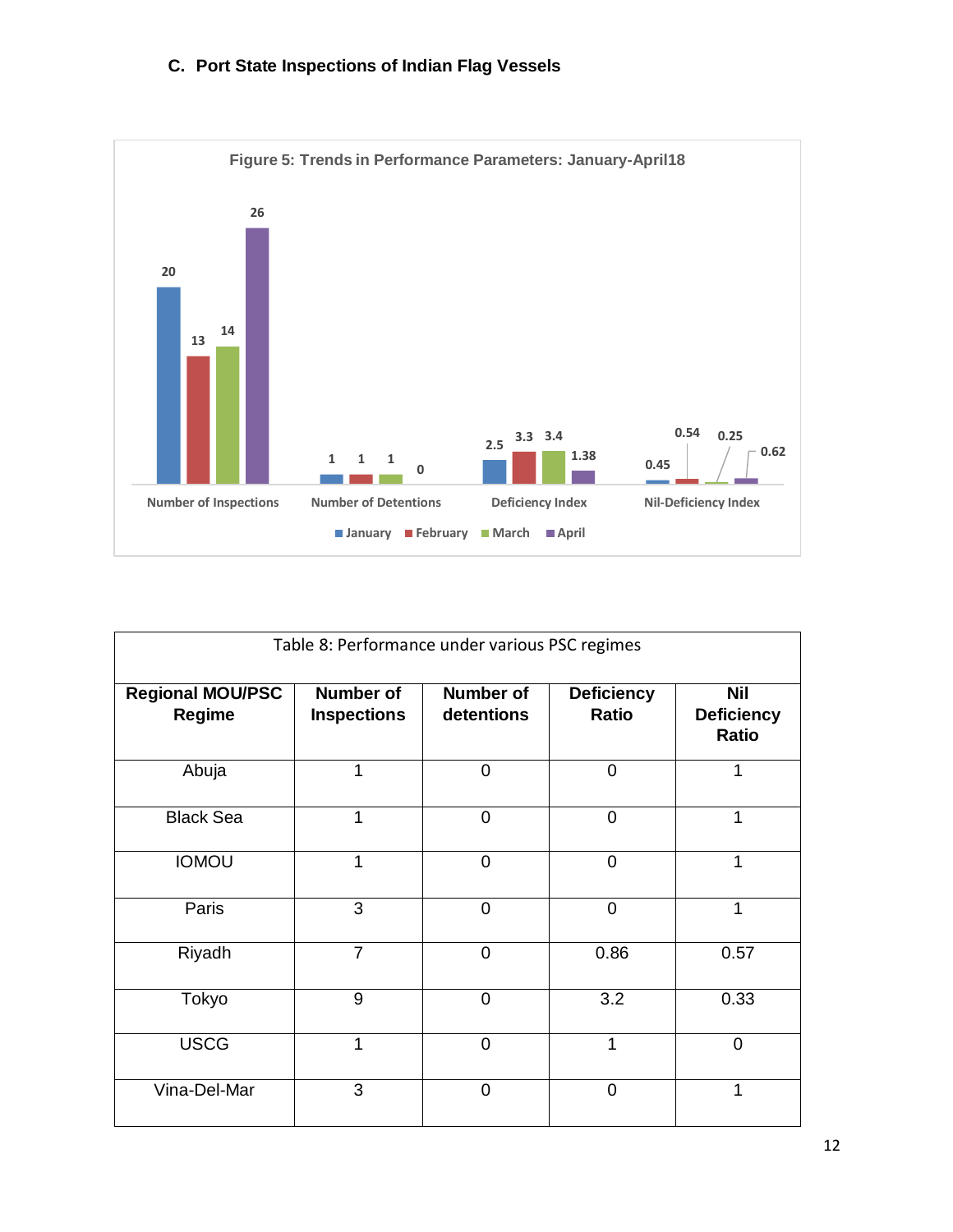| Table 9: Performance based upon ship type and age |                                        |                         |                         |                                       |
|---------------------------------------------------|----------------------------------------|-------------------------|-------------------------|---------------------------------------|
| <b>Type of Vessel</b>                             | <b>Number of</b><br><b>Inspections</b> | Number of<br>detentions | <b>Deficiency Index</b> | <b>Nil Deficiency</b><br><b>Index</b> |
| <b>Bulk Carrier</b>                               | $\overline{13}$                        | $\bf{0}$                | 2.15                    | 0.46                                  |
| 0-5 Years                                         | 2                                      | $\Omega$                | 4.5                     | 0.5                                   |
| 5-15 Years                                        | 9                                      | $\Omega$                | 2.0                     | 0.44                                  |
| <b>15 Years</b><br>⋗                              | 2                                      | $\Omega$                | 0.5                     | 0.5                                   |
| <b>Oil Tanker</b>                                 | 9                                      | $\mathbf{0}$            | 0.1                     | 0.89                                  |
| 5-15 Years                                        | 8                                      | 0                       | 0.1                     | 0.875                                 |
| $>= 15$ Years                                     | 1                                      | $\bf{0}$                | 0                       | 1                                     |
| <b>Chemical Tanker</b>                            | 1                                      | $\Omega$                | 4                       | $\Omega$                              |
| >=15 Years                                        | 1                                      | $\Omega$                | 4                       | 0                                     |
| <b>Gas Carrier</b>                                | 3                                      | $\Omega$                | 1                       | 0.66                                  |
| 5-15 Years                                        | 1                                      | $\Omega$                | $\Omega$                | 1                                     |
| >=15 Years                                        | 2                                      | $\Omega$                | 1.5                     | 0.5                                   |

| Table 10: Performance of Indian Ship Operators |                                                                  |                         |                         |                                |  |
|------------------------------------------------|------------------------------------------------------------------|-------------------------|-------------------------|--------------------------------|--|
| <b>Name of Company</b>                         | Number of<br><b>Inspections</b>                                  | Number of<br>detentions | <b>Deficiency Ratio</b> | <b>Nil Deficiency</b><br>Ratio |  |
| <b>Crowley Accord Marine Management</b>        | $\mathbf{1}$                                                     | $\Omega$                | $\overline{2}$          | $\Omega$                       |  |
|                                                | Riyadh:1                                                         |                         |                         |                                |  |
| Five Star Shipping Co. Ltd.                    | $\overline{4}$                                                   | $\mathbf 0$             | 0.75                    | 0.5                            |  |
|                                                | Abuja, Tokyo, USCG, Paris: 1 Each                                |                         |                         |                                |  |
| <b>Fleet Management</b>                        | $\mathbf{1}$                                                     | $\mathbf 0$             | $\mathbf 0$             | $\mathbf{1}$                   |  |
|                                                | Riyadh:1                                                         |                         |                         |                                |  |
| <b>GESCO Ltd.</b>                              | 10                                                               | $\mathbf 0$             | 1.3                     | 0.7                            |  |
|                                                | Black Sea:1; IOMOU:1; Paris:2; Riyadh:3; Tokyo:2; Vina-Del-Mar:1 |                         |                         |                                |  |
| Shipping Corporation of India Ltd.             | $\overline{4}$                                                   | $\Omega$                | 1.5                     | 0.5                            |  |
|                                                | Tokyo:3; Vina-Del-Mar:1                                          |                         |                         |                                |  |
| Seavie Private Ltd.                            | $\mathbf{1}$                                                     | $\mathbf 0$             | $\mathbf 0$             | $\mathbf{1}$                   |  |
|                                                | Vina-Del-Mar:1                                                   |                         |                         |                                |  |
| Synergy Oceanic Services Pvt. Ltd.             | 2                                                                | $\mathbf 0$             | $\mathbf 0$             | $\mathbf{1}$                   |  |
|                                                | Riyadh:2                                                         |                         |                         |                                |  |
| Tolani Shipping Co. Ltd.                       | 2                                                                | $\mathbf 0$             | 4                       | 0.5                            |  |
|                                                | Tokyo:2                                                          |                         |                         |                                |  |
| Zen Shipping & Ports Ltd.                      | $\mathbf{1}$                                                     | $\mathbf 0$             | $\overline{4}$          | $\mathbf 0$                    |  |
|                                                | Tokyo:1                                                          |                         |                         |                                |  |